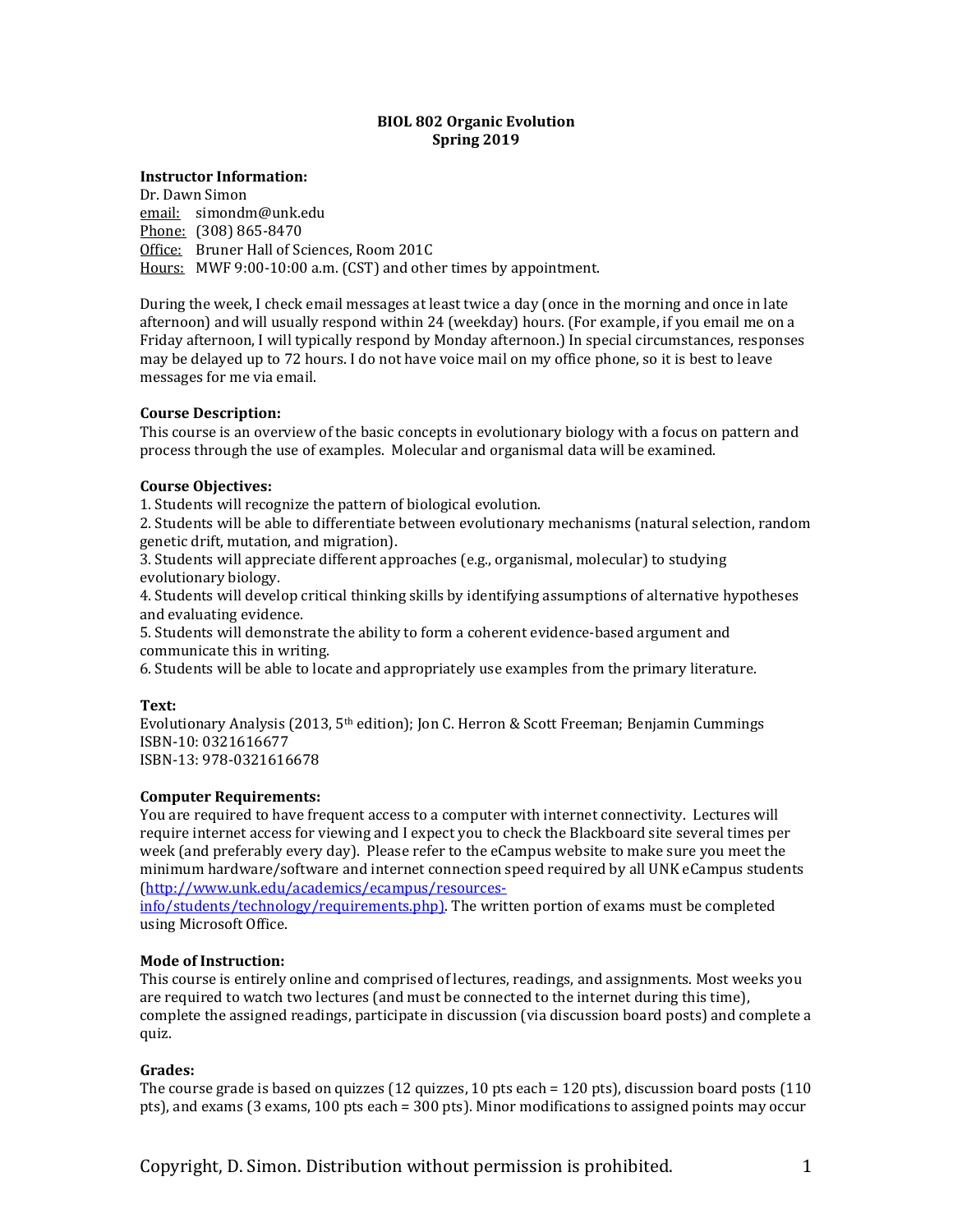and will be announced. Letter grades, using the plus/minus system, will be assigned using the standard grading scale for the Dept. of Biology, as follows: A (93-100%), A- (90-92%), B+ (88-89%), B (83-87%), B- (80-82%), C+ (78-79%), C (73-77%), C- (70-72%), D+ (68-69%), D (63-67%), D- (60- 62%), and F (below 60%). Your final grade will be rounded up (so, if you finish with an 82.5% your grade will be a B).

### **Lectures:**

Lectures will be posted by 6:00 p.m. CST each Tuesday and Thursday (when applicable). The length of these is variable (30 min – 90 min) depending on the specific topic. Most will be approximately one hour.

## **Weekly Assignments:**

Most weeks you will need to complete reading assignments and will also have periodic written assignments in the form of discussion board posts. The schedule at the end of this document specifies assigned readings from the textbook. Please note that some weeks there will also be papers from the literature assigned and these will not be available until the week they are assigned. Each week an announcement will be made that include the specific reading assignments and reminders of any assignment deadlines for that week. This will usually correspond to the schedule, but minor modifications are possible.

#### *Discussion board posts*

Discussion will occur via discussion boards. Please review the material on Canvas regarding proper Netiquette. Disrespectful or otherwise inappropriate behavior will not be tolerated. You will be broken into small groups  $\left( \sim 10 \text{ people per group} \right)$  and discussions will occur within these groups. These posts are only visible to the instructor and other group members.

Most weeks you will be asked to describe a question that was raised in your mind during the lectures or the assigned reading. In the first paragraph of the post, you will describe that question and how it relates to the week's material. In the second paragraph, you will at least partially answer the question using additional sources (i.e., outside of required reading and lecture) from peer-reviewed primary literature. These posts should be carefully constructed and proofread. Each post will be worth 10 pts. A rubric for discussion board posts will be provided. In addition, you will also be required to interact with your classmates and myself via comments and will receive an overall interaction score for each set of posts (5 pts). In the

Typically, initial posts are assigned on a Tuesday and due Tuesday of the following week. You may interact with posts at any point, but to be considered for grading, interactions must be complete by the Thursday after the initial post deadline. (For example, an initial post might be assigned Tues., Jan. 8, due on Tues., Jan. 15, and then interactions would be due on Thurs., Jan. 17). Responses to classmates will not always require the use of a reference, but must add to the overall discussion (e.g., statements of "nice job" or "I agree" alone do not do this.) These response posts may consist of comments, questions, or new ideas that have been generated after reading the student's answer (e.g., if you have a question, what piece of evidence prompted the question?). This score is by nature difficult to define; positive aspects would include multiple posts, posts that generate additional discussion and responding to questions (including ones that I pose). To earn full credit, usually a single substantial interactive post (with use of at least one additional reference) or multiple interactive posts will be necessary.

Finally, some weeks you will be asked to post content-related questions and help your classmates with these questions as well. For example, you may ask a specific question about something said in lecture. These posts are worth 5 points and there will also be extra credit points awarded for correctly answering questions from your classmates.

See schedule on the last page for deadlines. Except under extraordinary circumstances, late posts will not be accepted.

Copyright, D. Simon. Distribution without permission is prohibited. 2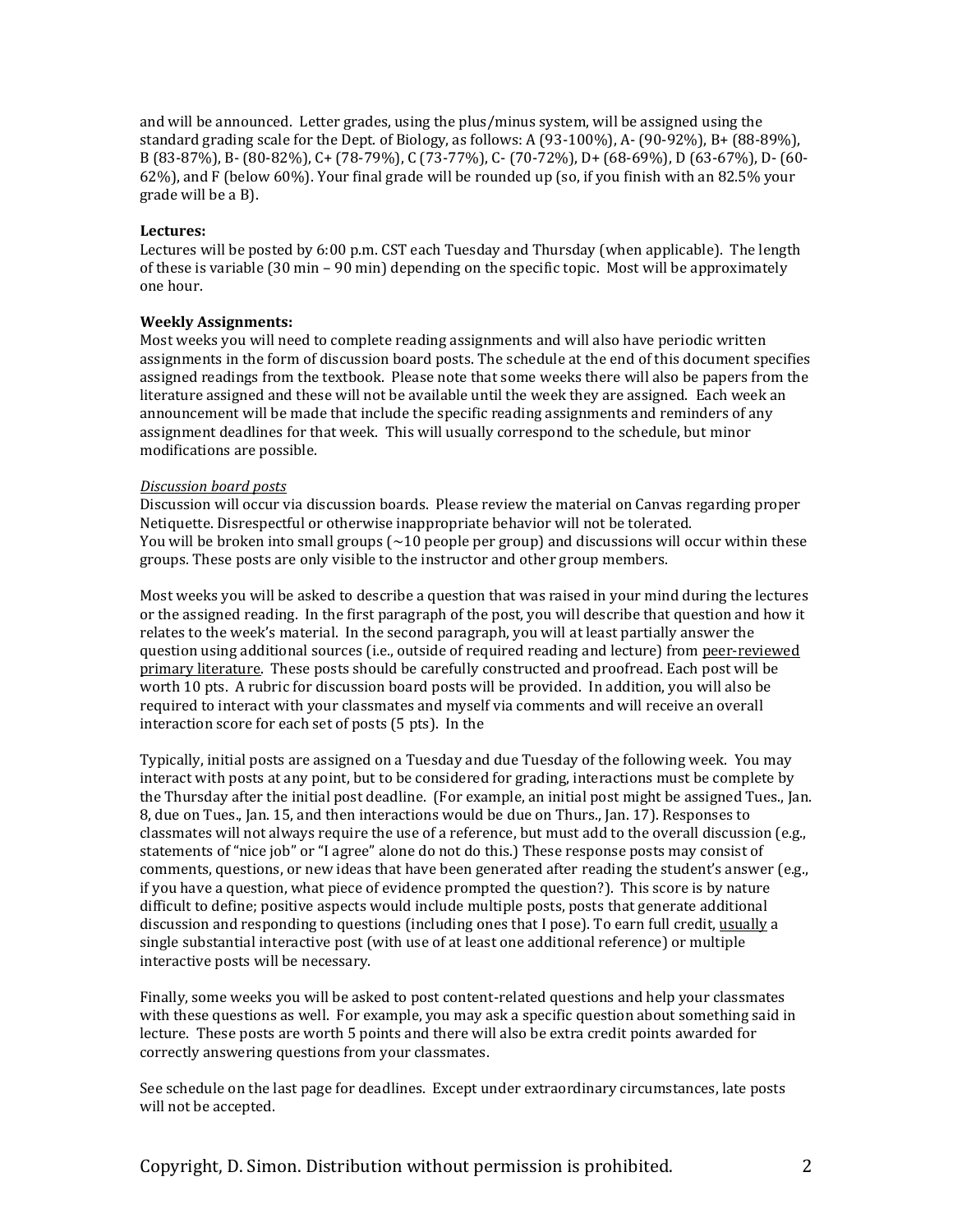#### *Quizzes:*

Most weeks you will also be required to complete one short quiz over the previous week's lectures and readings. These will usually consist of 5 multiple choice questions (2 pts per question). The quizzes will be timed, but open resource. Except under extraordinary circumstances, extensions will not be awarded. See schedule on the last page for deadlines.

### *Exams:*

There will be three exams, each with a written portion of 2 essay questions (60 pts) and a timed portion consisting of 20 multiple choice questions (40 pts). These will also be open resource. Except under extraordinary circumstances, late submissions will not be accepted.

## **Academic Integrity:**

This course, like all UNK courses, abides by all University policies as outlined in the 2017-18 UNK Student Handbook, which contains the UNK Student Code of Conduct. You will be expected to be familiar with and abide by all such policies. Plagiarism will not be tolerated. You must cite all sources and rephrase content in your own words. You assume full responsibility for the content and integrity of the work you submit. All written assignments (and some discussion board posts) will be scanned through plagiarism-detecting software. Students who plagiarize any part of their assignments or exams may receive at minimum a zero on that assignment, with more serious repercussions possible (e.g., failure of course, expulsion from UNK). Any materials provided to you in this course are the intellectual property of either myself or the textbook publisher. It is a violation of copyright law to share these materials without permission, either online or in person.

#### **Appropriate References:**

For the purposes of this course, an appropriate reference is defined as a peer-reviewed journal article or book chapter, assigned reading material (including your text) and lecture material. Note that in most cases, lecture material will be derived from a clearly cited peer-reviewed publication or your text; in these cases the original source should be cited. Please see additional material available on Canvas for more guidelines.

## **Students with Disabilities or Those Who are Pregnant:**

Students with disabilities or those who are pregnant are encouraged to contact me for a confidential discussion of their individual needs for academic accommodation. It is the policy of the University of Nebraska at Kearney to provide flexible and individualized reasonable accommodation to students with documented disabilities or those who are pregnant. To receive accommodation services for a disability, students must be registered with UNK Disabilities Services Coordinator, David Brandt, in the Academic Success Office, 163 Memorial Student Affairs Building, 308-865-8214 or by email brandtdl@unk.edu. For those needing accommodation due to pregnancy, you need to visit with Student Health. The following link provides information for students and faculty regarding pregnancy rights. http://www.nwlc.org/resource/pregnant-and-parenting-students-rights-faqscollege-and-graduate-students The link to the above statement is as follows: http://unkcms.unk.edu/offices/disability\_services/

## **Reporting Student Sexual Harassment, Sexual Violence or Sexual Assault:**

Reporting allegations of rape, domestic violence, dating violence, sexual assault, sexual harassment, and stalking enables the University to promptly provide support to the impacted student(s), and to take appropriate action to prevent a recurrence of such sexual misconduct and protect the campus community. Confidentiality will be respected to the greatest degree possible. Any student who believes she or he may be the victim of sexual misconduct is encouraged to report to one or more of the following resources: **Local Domestic Violence, Sexual Assault Advocacy Agency** 308-237- 2599; **Campus Police (or Security)** 308-627-4811; **Title IX Coordinator** 308-865-8655. Retaliation against the student making the report, whether by students or University employees, will not be tolerated.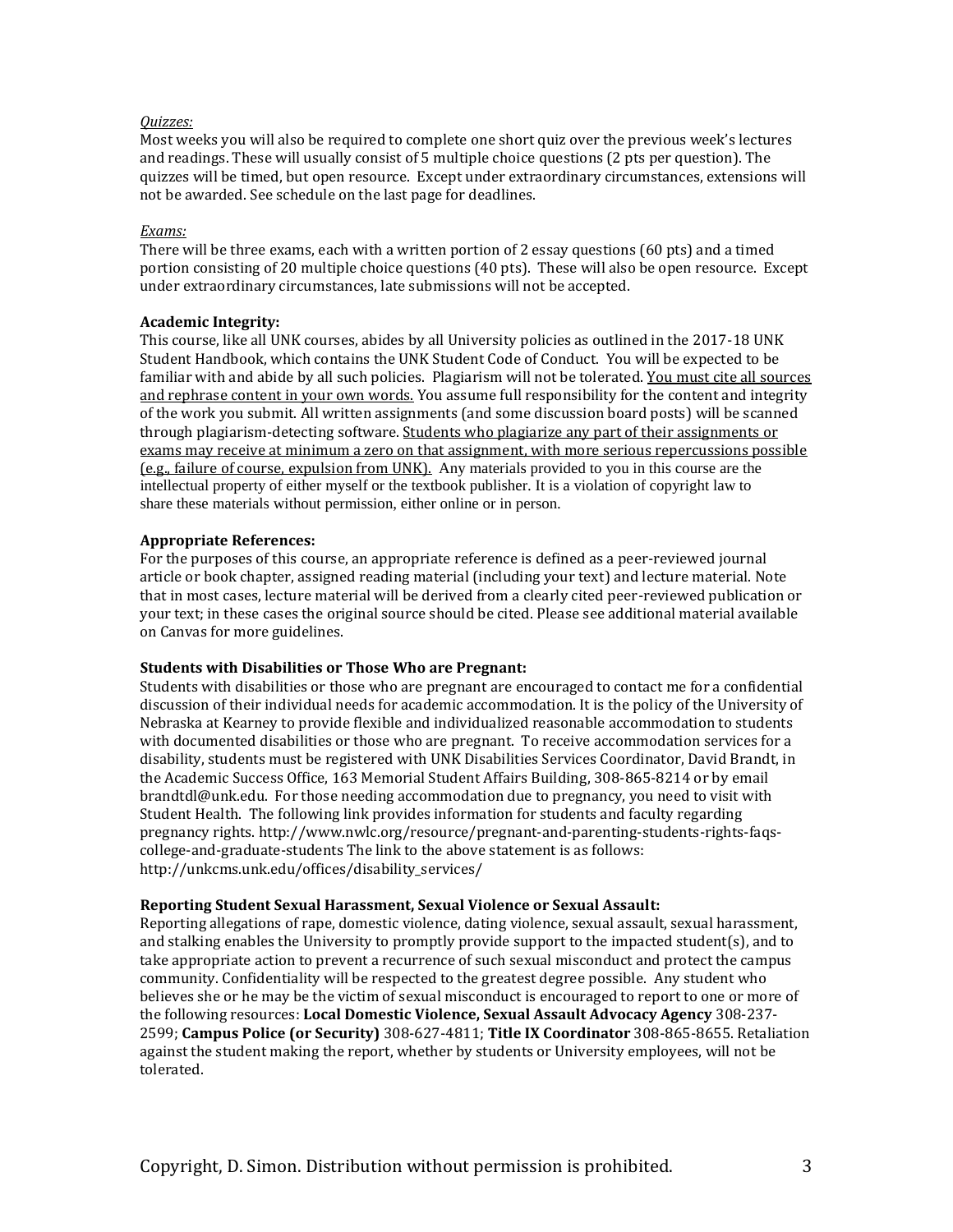## **Veterans Services:**

UNK works diligently to support UNK's military community by providing military and veteran students and families with resources and services to help them succeed. Veterans Services assists with the GI Bill process and acts as a liaison between the student and the Veterans Administration. If you need assistance or would like more information, please contact Lori Weed Skarka at 308-865- 8520 or [unkveterans@unk.edu.](mailto:unkveterans@unk.edu)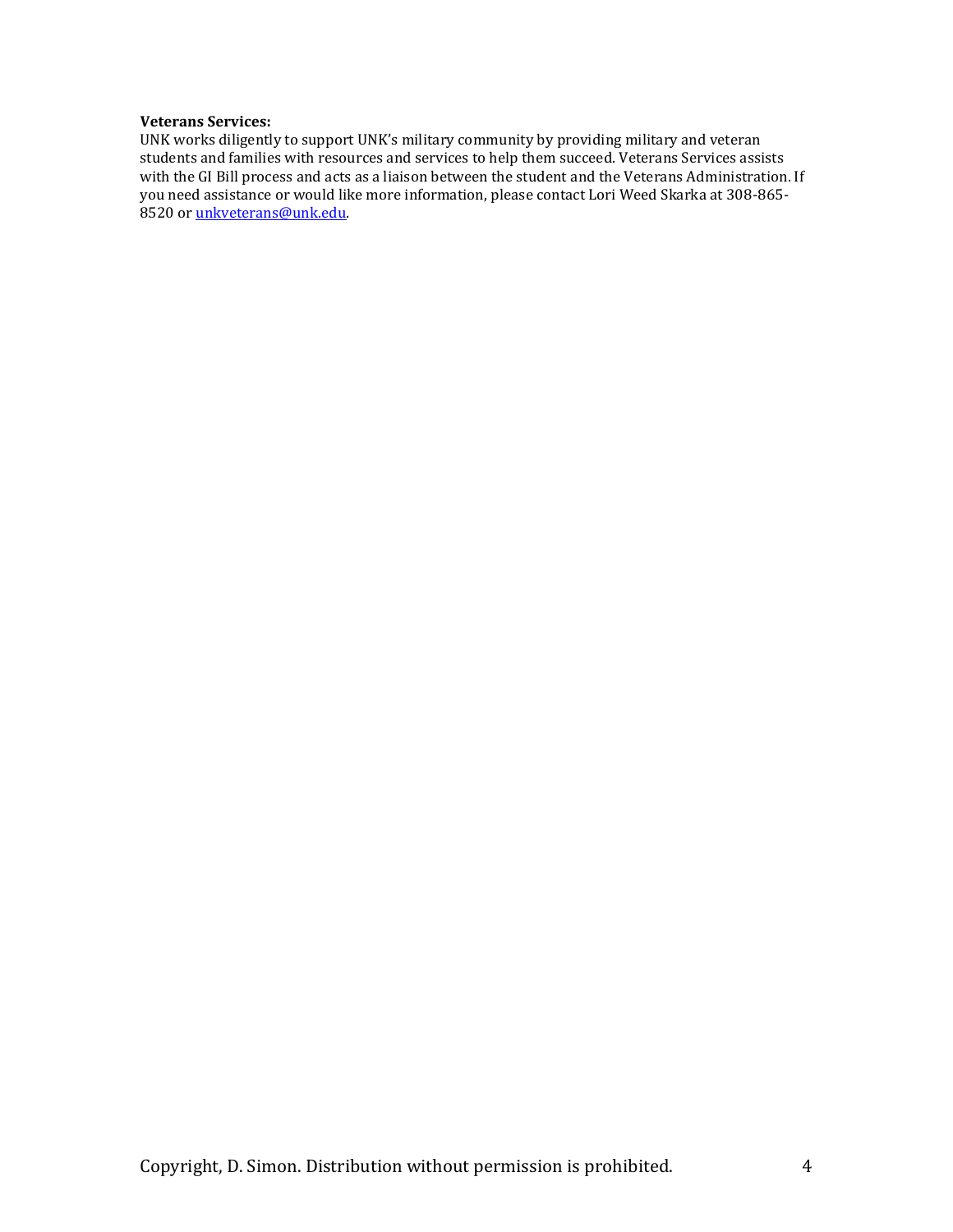| Week             |                | Topic (Lec Post Day)             | <b>Assignment</b>          | Due (11:59 p.m. CST)                                    |
|------------------|----------------|----------------------------------|----------------------------|---------------------------------------------------------|
| $\mathbf{1}$     | L1             | Course Introduction (T)          | DP <sup>1</sup>            | Fri 1/11                                                |
|                  | L2             | Historical Perspectives (Th)     | DP(L2)                     | Tues 1/15                                               |
|                  |                |                                  | DI <sup>2</sup> (L2)       | Thurs $1/17$                                            |
|                  |                |                                  | $Q13$ (L1-2)               | Thurs $1/17$                                            |
| $\overline{c}$   | L <sub>3</sub> | Pattern of Evolution (T)         | DP (L3-4)                  | Tues 1/22                                               |
|                  | L4             | Process of Evolution (Th)        | $DI(L3-4)$                 | Thurs $1/24$                                            |
|                  |                |                                  | $Q2$ (L3-4)                | Thurs $1/24$                                            |
| 3                | L <sub>5</sub> | Phylogenetics I (T)              | Question Post <sup>4</sup> | Thurs $1/31$                                            |
|                  | L <sub>6</sub> | Phylogenetics II (Th)            | $Q3$ (L5-6)                | <b>Thurs 1/31</b>                                       |
| 4                | L7             | Mutation & Genetic Variation (T) | <b>Question Post</b>       | Thurs 2/7                                               |
|                  | L8             | Intro to Pop Gen: HWE (Th)       | Q4 (L7-8)                  | Thurs 2/7                                               |
| 5                |                | <b>EXAM 1</b> (L1-8)             |                            | Thurs $2/14$                                            |
| 6                | L9             | Selection and Mutation (T)       | DP (L9-10)                 | Tues 2/19                                               |
|                  | L10            | Migration, Genetic Drift,        | $DI(L9-10)$                | Thurs $2/21$                                            |
|                  |                | & Non-random Mating (Th)         | Q5 (L9-10)                 | Thurs $2/21$                                            |
| $\boldsymbol{7}$ | L11            | Multiple Loci: Linkage (T)       | <b>Question Post</b>       | <b>Thurs 2/28</b>                                       |
|                  | L12            | Multiple Loci: Sex (Th)          | Q6 (L11-12)                | <b>Thurs 2/28</b>                                       |
| 8                | L13            | Molecular Evolution I (T)        | <b>Question Post</b>       | <b>Thurs 2/28</b>                                       |
|                  | L14            | Molecular Evolution II (Th)      | Q7 (L13-14)                | Thurs 3/7                                               |
| 9                | L15            | Genome Evolution (T)             | Q8 (L15-16)                | <b>Thurs 3/14</b>                                       |
| 10               |                | <b>EXAM 2 (L9-15)</b>            |                            | <b>Thurs 3/28</b>                                       |
| 11               |                | <b>SPRING BREAK</b>              |                            |                                                         |
| 12               | L16            | Adaptation (T)                   | DP (L17-18)                | Tues $4/2$                                              |
|                  | L17            | Sexual Selection (Th)            | $DI(L17-18)$               | Thurs 4/4                                               |
|                  |                |                                  | Q9 (L17-18)                | Thurs 4/4                                               |
| 13               | L18            | Evol. of Social Behavior (T)     | <b>Question Post</b>       | Thurs $4/11$                                            |
|                  | L19            | <b>Species Concepts</b>          | Q10 (L19-20)               | Thurs $4/11$                                            |
| 14               | L20            | Speciation                       | DP (L17-18)                | Tues 4/16                                               |
|                  | L21            | Tree of Life                     | DI (L17-18)                | Thurs $4/18$                                            |
|                  |                |                                  | Q11 (L21-22)               | Thurs $4/18$                                            |
| 15               | L22            | Evol & the Fossil Record         |                            |                                                         |
|                  | L23            | <b>Evolution of Humans</b>       | Q12 (L23-24)               | Thurs $4/25$                                            |
| 16               |                | <b>EXAM 3 (L16-L23)</b>          |                            | Mon 4/29 (Take home portion)<br>Wed 5/1 (Timed portion) |
|                  |                |                                  |                            |                                                         |

# **Course Schedule & Assignment Deadlines (subject to modification, refer to Canvas)**

<sup>1</sup>Discussion board post (10 pts) Discussion board interaction (5 pts) Quiz (10 pts) Question posts (5 pts)